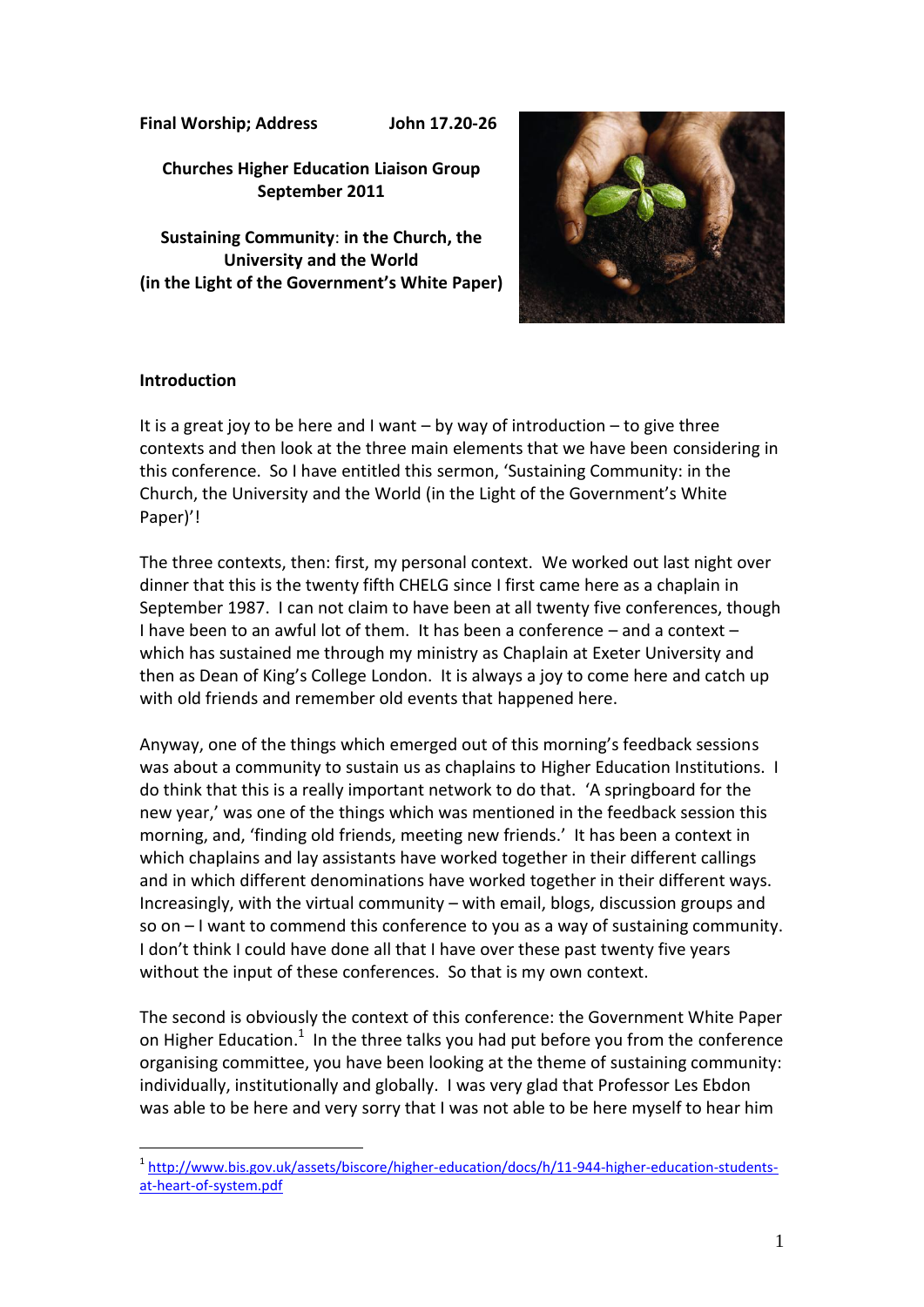(although I am glad to have seen the PowerPoint of his talk). Of course, he talked a lot about the paradigm shift of the White Paper, 'putting the student at the heart of Higher Education.' He did at least begin with a reflection on Humboldt and Newman and the idea and purpose of the University and ended with the key issues and challenges about community, about pastoral models and the implications of these models for students. Then with Sir Ghillean Prance you have been challenged on how to live sustainably in our environment and how to sustain the world for the future. It was slightly more difficult to tie down what you all thought about Barbara Glasson's talk on 'Individually'. A 'scatter gun approach' was mentioned, 'not linear,' and using all sorts of interesting words apparently. 'Signs of life with an eightfold model' – although no one could remember all eight! – with reflections on what it means to be a host.

Thirdly, I want to refer to all three of those talks in these reflections in the context of John 17 which we have just heard read. I am sure that you are all familiar with John 17. It is one of the classic bits of Johannine language and theology that just seems to go round and round and round. John has a remarkably small vocabulary and uses these words repeatedly. One has this vision of a doddering old man saying his prayers and just meditating and meditating and meditating – and getting even deeper into it. In what we know as the High Priestly Prayer of John 17, Jesus prays, at the end of the last supper, at the end of the farewell discourses, in three sections. He prays for himself in verses 1-5; he prays for his disciples in verses 6-19; then he lifts his gaze and prays over the heads of the disciples for all of those who will come to believe through their witness, in other words, for us, in verses 20-26. Throughout John 17, the word 'world' echoes as a constant refrain in the background. In 17.19, it says that Jesus is praying *huper*, *on behalf of* or *vicariously* for them and for us. And then in verse 20, Jesus is praying *peri*, *about*. Both of those things are very important, illustrating this whole notion of the intercessory aspect of the second person of the Trinity: praying on our behalf and for us.

So that is my personal context, the context of this conference and the context of John 17. Now we turn to the three main themes of the conference.

# **1. Sustaining Community Individually**

Sustaining community individually, of course, picks up the contemporary stress on the individual. When I was first here for CHELG at High Leigh in 1987, someone called Margaret Thatcher was still in Number 10 Downing Street, who had interesting ideas that there was no such thing as society. It was at the time when she and her dear friend Ronald Reagan abolished the Glass-Steagall wall which Franklin D Roosevelt put in place to separate ordinary banking from risk investment banking after the 1930s Wall Street Crash, so that the world would never again have to face the situation where bankers would be taking risks with ordinary people's money. It was Thatcher and Reagan who abolished that wall in the 1980s and we are now reaping the consequences of that action. They abolished it in the name of there being no such thing as society: the real driving force would be the individual's personal financial advancement. What the Christian Church had called for 2000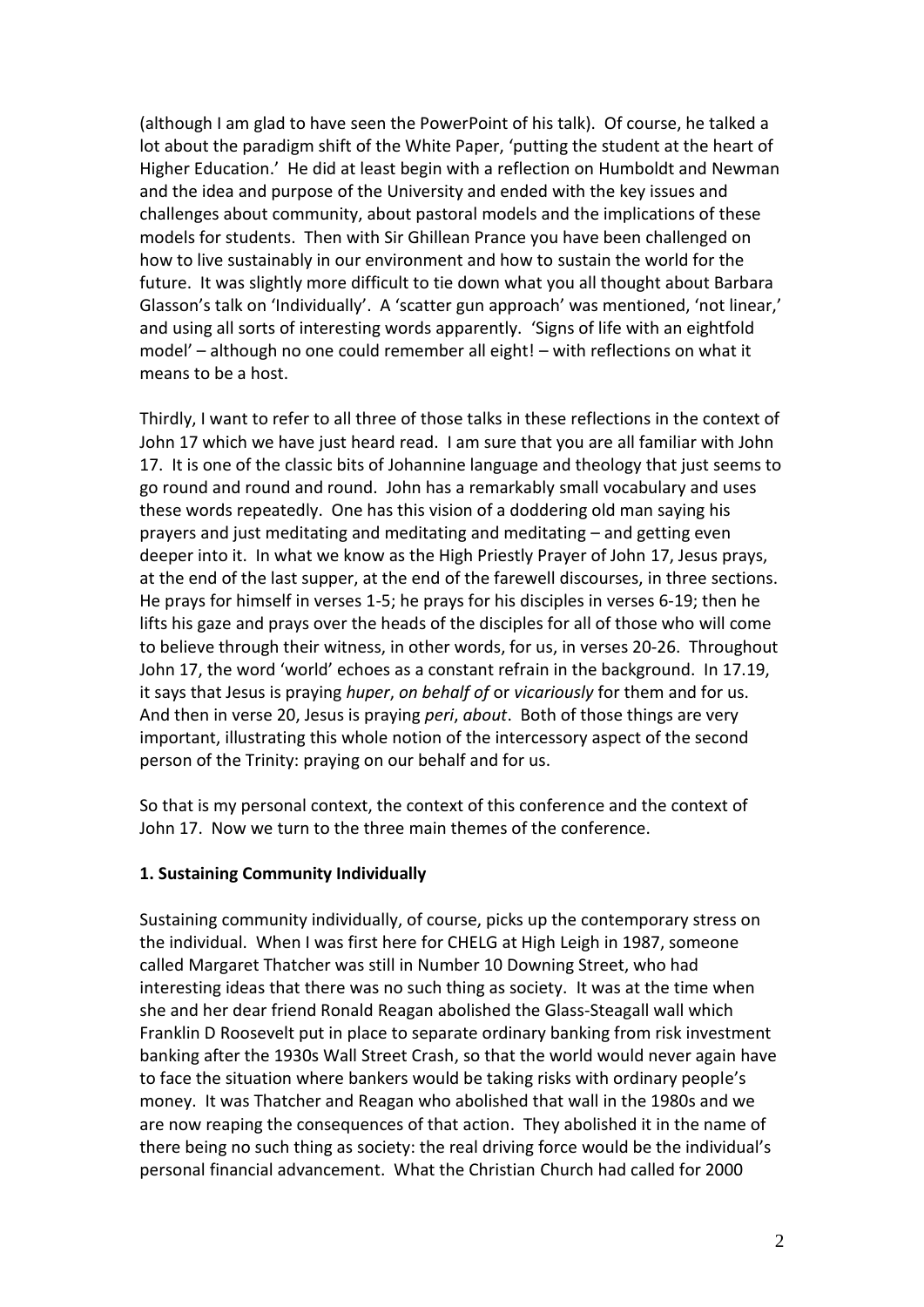years one of the deadly sins, 'greed,' was rebranded as the main cardinal virtue as 'value for money.' We find ourselves now with fat cats and bankers grabbing what they want, and then complaining about rioters going into shops and grabbing what they want.

The White Paper puts the student at the heart of Higher Education. The student is to invest in their future. Students are to put themselves into debt to improve themselves and to gain economic benefit for themselves for the future. Christian theology has traditionally said that putting the self at the heart of anything is the definition of original sin. You only find yourself by losing yourself: take up your cross and deny yourself, put others and God first (Mark 8.34-37). In my student days – along with all sorts of other Jesus/One Way stickers on my acoustic guitar which I thrashed to death – was a little one that had J-O-Y; joy is Jesus, Others, You. Just because it is twee and I am embarrassed about it now, does not mean it is not true.

Archbishop Desmond Tutu describes this as Ubuntu Theology: we only exist in relationship to others. We only know who we are in relationship to others. If you want to think of yourself solely as an individual, you will lose yourself.

In John 17.23, Jesus talks about, 'I in them and you in me, that they may become completely one so that the world may know that you have sent me and have loved them even as you have loved me.' This phrase, 'I in them and you in me', echoes right at the start of the farewell discourses in chapter 14 where Philip comes up with a minor theological question: 'Show us the Father and we shall be satisfied'. Jesus' reply, of course, is to say, 'Have I been with you all this time, Philip, and you still do not know me? Whoever has seen me has seen the Father. How can you say, "Show us the Father"? Do you not believe that I am in the Father and the Father is in me?' (John 14.8-10) This interpenetration of the Father and the Son, which runs throughout John's Gospel as a whole, and particularly through this prayer, is at the heart of it. We only know who the Son is in relationship to the Father, and we only know who the Father is because the Son has revealed him. We only know who we are in relationship to others, and if it is good enough for the Trinity, it ought to be good enough for us. Jesus goes on to pray in verse 24 that they 'may be with me where I am'. And, in the final section, in verse 26, that, 'the love with which you have loved me may be in them, and I in them.' We can only grow in community; we can only be sustained in community. You cannot be sustained or sustain life alone. Genesis 2.18: 'It is not good that the man [or humankind] should be alone.'

Barbara Glasson was talking about the signs of life and her eightfold stage. I gather that a number of you were quite pleased that she managed to use the theological and biblical term, 'crap' from the speaker's platform. Some of you found that liberating, some of you found that challenging: but it *is* a biblical word. In Philippians 3.8, Paul says that he counts everything as 'crap,' *skubala*, building on what he said in verse 7, counting everything as 'loss' for the sake of knowing Jesus Christ. At the heart of every PowerPoint slide on the screens here that I have seen since I have been here, is somebody with a handful of crap out of which something green is growing. You might call it 'compost.'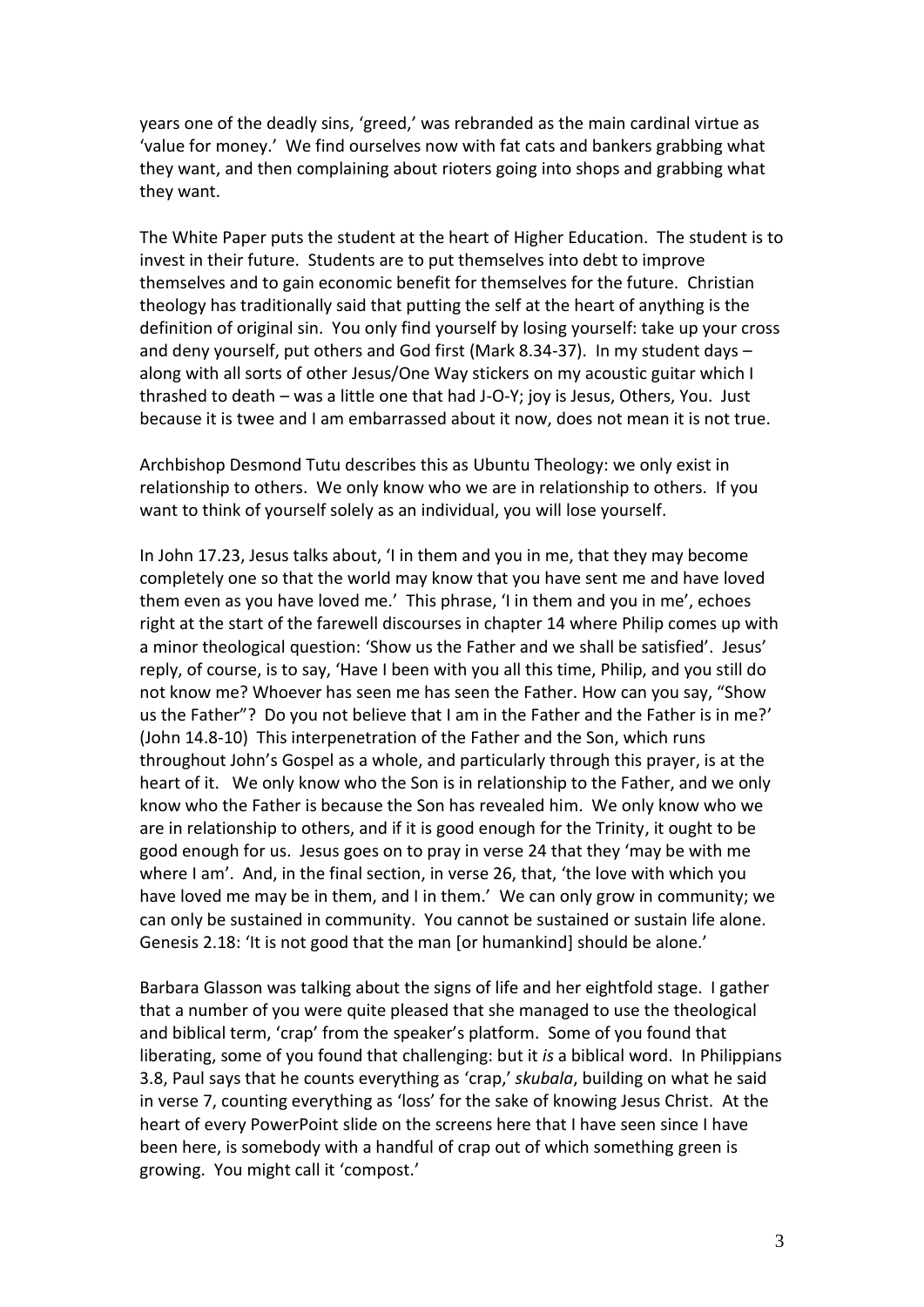Community is inevitable as the compost if we want to have individual growth. It is out of the 'crap,' out of the difficulties of ordinary life, that we grow as individuals, that we are stretched, we are changed, we are challenged. One of the saddest things about Alzheimer's is, of course, that people forget who we are. Even sadder, though – and this is the title of a book that has challenged me for many years, written by David Keck (son of Leander Keck, Professor of New Testament at the University of Yale) – is *Forgetting Whose We Are*<sup>2</sup>: forgetting that we are somebody's husband, wife, mother, father, brother, sister, lover, friend. The saddest thing about watching someone losing themselves and losing their memories is that they lose their relationships: they don't remember not just *who* they are, but *whose* they are. But the important thing is that they go on being our brother, sister, parent, friend, even when they don't know that that is who they are. And that is what sustains them. Community is the place which sustains individuals in mutuality and intimacy.

Someone said, in the feedback session, that we haven't defined community yet. In the Latin, *communis* is to bind or tie together, meaning linking one person with another person, being together. So you can't talk about individually without talking about community.

## **2. Sustaining Community Institutionally**



<u>.</u>

This takes you therefore inevitably into the 'Institutionally': into the Church and into Higher Education. But first, into the Trinity. You might not want to use the word

institution of the Trinity, but it is an institution of relationships. If we go back to John 17 again, Jesus prays that they may all be one, 'As you, Father, are in me and I am in you, may they also be in us [...] so that they may be one, as we are one.' (17.21) And then in verse 26, it once again picks up this same idea that 'the love with which you have loved me may be in them, and I in them.'

In the middle of the chapel at King's College London, we have a beautiful icon painted by Patsy Fostiropoulos. It is a modern version of the Rublev icon: the famous icon of the three figures sitting around the table under the

oaks of Mamre when Abraham welcomed the three strangers (Genesis 18.1-8) and

2 Keck, D. (1996) *Forgetting whose we are: Alzheimer's disease and the love of God*, Nashville: Abingdon Press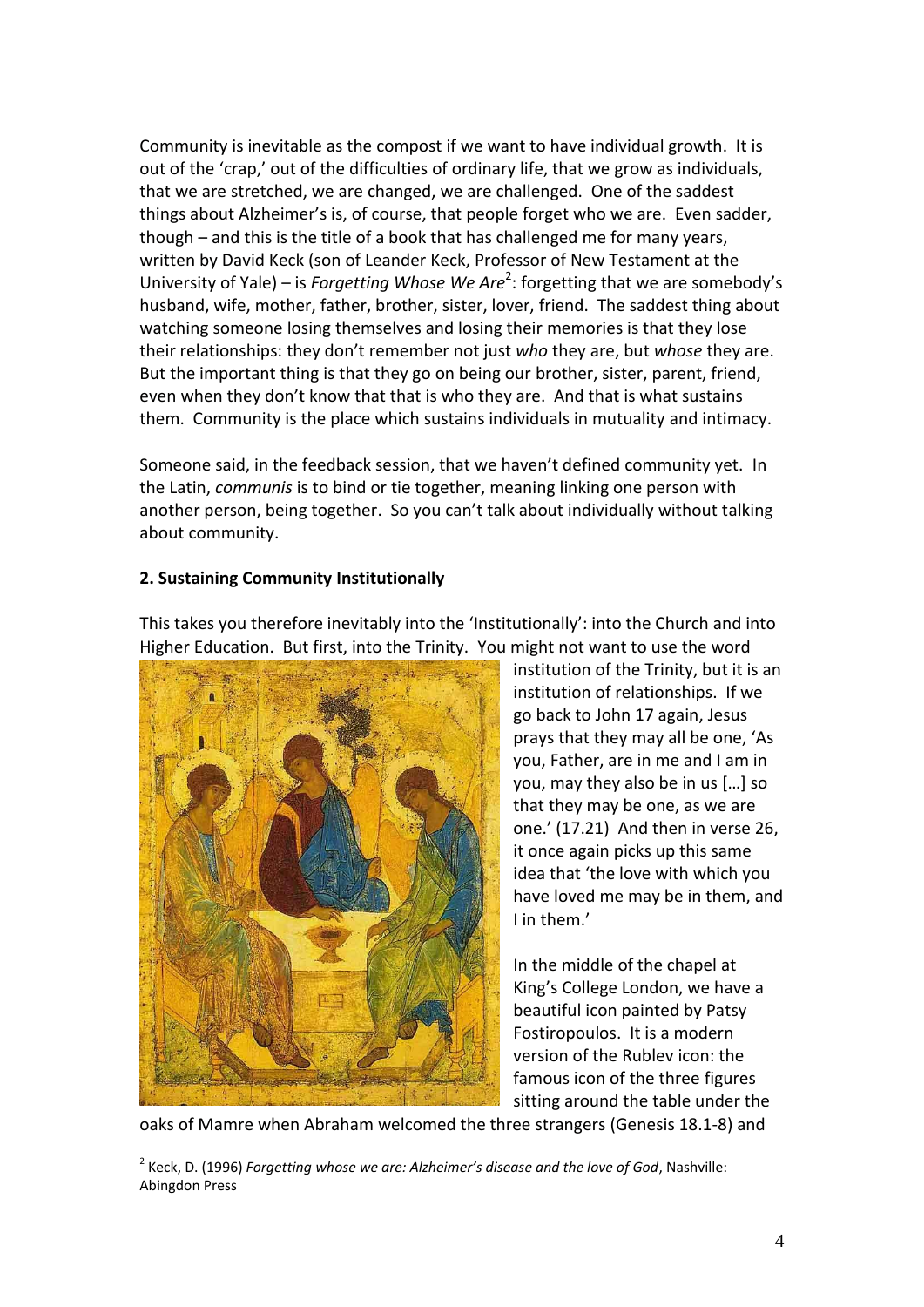which has traditionally been viewed as an image of the Trinity. Those of you who know anything about icons will know how those three figures form a perfect circle. There is another important technical term I want to use, which I also gather Barbara used: *perichoresis* – the dance within the Trinity, the dance of love at the heart of the cosmos. In Rublev's portrayal of the Trinity at table they are as host. Again, 'host' was another theme that you have picked up this week. I'm sure that many of you have done as I have done and sat in meditation before that icon and noticed that there are three figures seated around a four-sided table. The centre of the circle is open and we are inevitably drawn into the circle of love. We find ourselves – and know ourselves – as we join the eternal *perichoresis*, the eternal dance of love between the Father, the Son and the Spirit. That means that Church too must be an institution of love and relationship. It is crucial because institutions are the way in which we relate to one another, the way we form and organise community.

Particularly when I first came to the CHELG conference, in the 1980s, I was struck by how many chaplains were kind of Davy Crocketts, out on the lone frontier. They were not very happy with Church, not very happy with each other and some of them not very happy with themselves! Chaplaincy is a tough job: often you are in a portakabin on the edge of campus, nobody really wants you, the Church doesn't want to pay for you and keeps cutting your funding and the Vice Chancellor wonders what the hell you are doing in his institution and all that kind of thing. That is why that lone-wolf nature of the wild frontier needs to be earthed in this community. Chaplaincy has to be, in the words of the Bishop of London (one of his favourite terms for what we are trying to do at King's), 'amphibious'. That makes us sound like a bunch of toads I know, but it is this idea of being on the frontier, of being at the borders, of being able to go back and forth between Church and society and University and so on. Which also means, of course, that we have to be ecumenical: John 17.22, that famous verse 'so that they may be one, as we are one' (which of course is the title of a papal encyclical<sup>3</sup>). To quote from a commentary I wrote some time ago, 'the disunited Church is a scandal to the Gospel and a stumbling block for the world, but the path to unity will be found more in loving and living and working together than in ecclesiastical reorganisation.'<sup>4</sup>

It was Tertullian in the second century who said that the pagans notice us and notice Our Lord when they say, 'See how these Christians love one another.'<sup>5</sup> When people say that today, they usually say it with a sense of exasperation or sarcasm. This is why it is important that CHELG is ecumenical, even though sadly we are still fracturing the body of Christ by not being able to be hosts together and share the bread and wine together. Chaplaincy is one of the places where ecumenical teams work very significantly.

But if we are in the institution of the Trinity and in the institution of the Church, we are also in the institution of Higher Education. We are back to the White Paper and

<u>.</u>

<sup>3</sup> John Paul II, May 25, 1995*, [Ut Unum Sint](http://www.vatican.va/holy_father/john_paul_ii/encyclicals/documents/hf_jp-ii_enc_25051995_ut-unum-sint_en.html) (That they may be one - On Commitment to Ecumenism)*

<sup>4</sup> Burridge, R. (1998, 2008) *John: The People's Commentary*, Abingdon: The Bible Reading Fellowship, p203

<sup>5</sup> Tertullian (circa 200AD) *Apology*, Chapter 39.7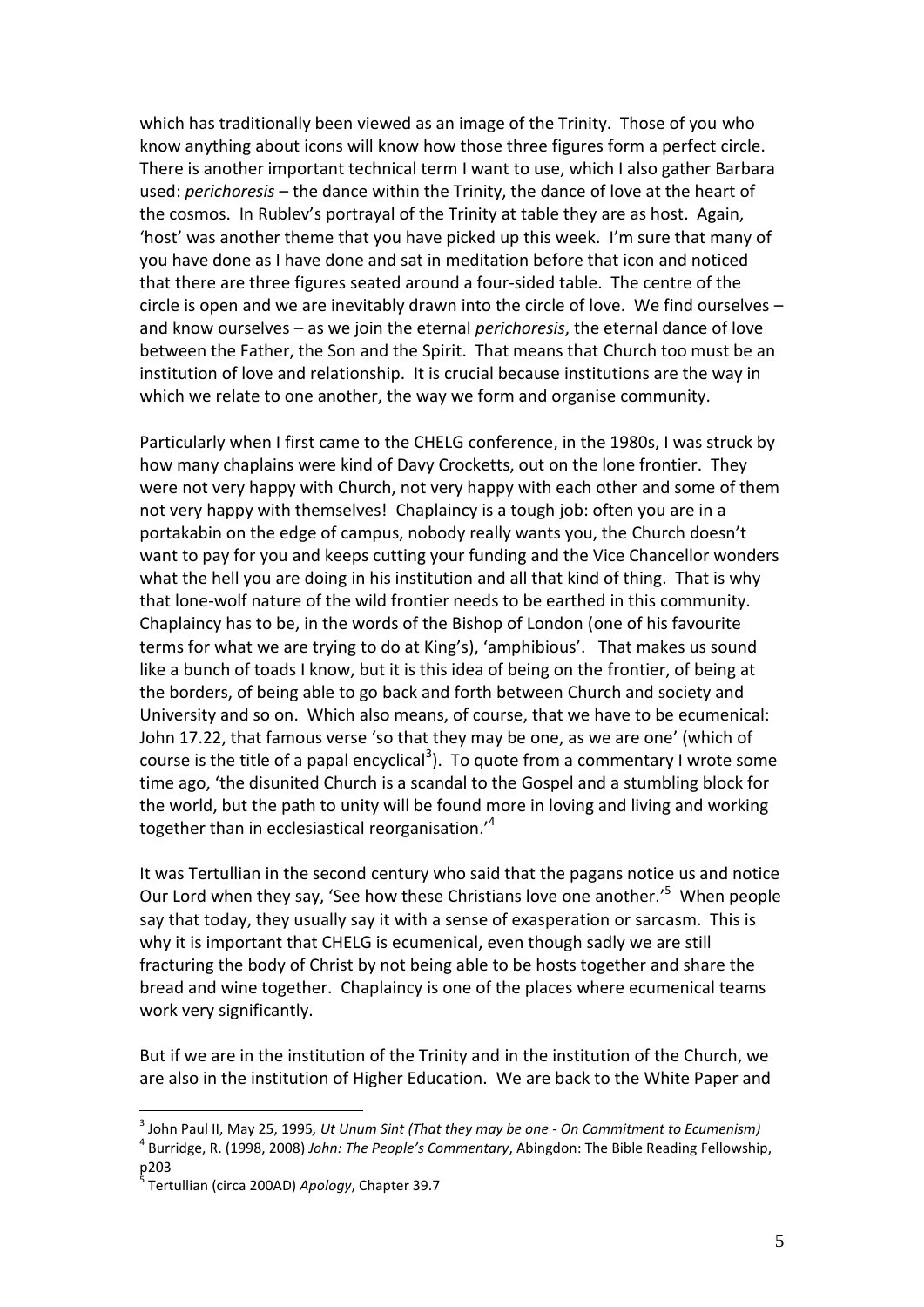the Chaplains' letter to the press about this utter rampant individualism and its effect upon the market system.

I was glad that Les' talk began with an opening history of Higher Education and concluded with the challenge about what this means today. For me, coming here for the first time in 1987, it was Professor Dan Hardy, the great theologian from Cambridge, who was talking about the purpose of the University and going back to Newman's idea of the University and so on. And I remember in 1994, Graeme Davies (then head of HEFCE and then later Vice Chancellor of the University of London) beginning to look at the way in which Higher Education was expanding. This led me to write my inaugural lecture as Dean of King's, *The King's Values? Consumer Culture and Higher Education*, on King's values, looking at Plato and Socrates and the way in which, in the fifth century, the academy was placed in the middle of the *agora*, the market place, next to the temples: so that faith and business could be challenged by thought.<sup>6</sup> I pointed out that in the changes to Higher Education in the early 1990s, the *agora*, the market place, had taken over the academy. This is even more the case now. The famous phrase, 'Tesco ergo sum' ('I shop therefore I am') then became the title of an article I then wrote for the Times Higher.<sup>7</sup> Many people have heard me go banging on about this ad nauseam for twenty odd years (at the recent conference for  $\text{CUAC}^8 - \text{Colleges}$  and Universities of the Anglican Communion – and so on).

When I did my inaugural, I raised the question then of whether the student was raw material or whether the student was the customer. At the time, it looked like the student was going to be raw material and that our customers at HE were going to be government and society who had asked, 'Which institution will give us fifty doctors at what price?' You worked out the 'value added' to the student by subtracting their A level results from their final degree and that told you how much value the University had added to them through the factory process! But increasingly, the student was being looked at as customer. Now, of course, the new White Paper has come down very heavily on this aspect. It is the students who will determine which subjects survive according to the White Paper. Those that they vote for and spend their money on will survive, and those that they don't won't. There is no suggestion as to whether actually society might need some subjects to be preserved.

Universities in the UK have been closing science departments. There is not a single Chemistry department in this country which pays its way, and Chemistry department after Chemistry department has been closed in the past ten years as student numbers have been insufficient. Can Britain survive in the new world with no science departments? The students will decide by their votes and where they pay to go which universities will survive. I want to say that chaplains are called to stand full square in the middle of this rampant individualism in the institutions of Higher Education and say we want to stand for community: we want to pray for people, we

<u>.</u>

<sup>6</sup> Burridge, R. *The King's Values? Consumer Culture and Higher Education,* 9 October 1995, <http://www.kcl.ac.uk/content/1/c4/56/37/inaugural.pdf>

<sup>7</sup> Times Higher Education Supplement, October 1995

<sup>8</sup> <http://www.kcl.ac.uk/about/structure/dean/sermons-section/cuac.html>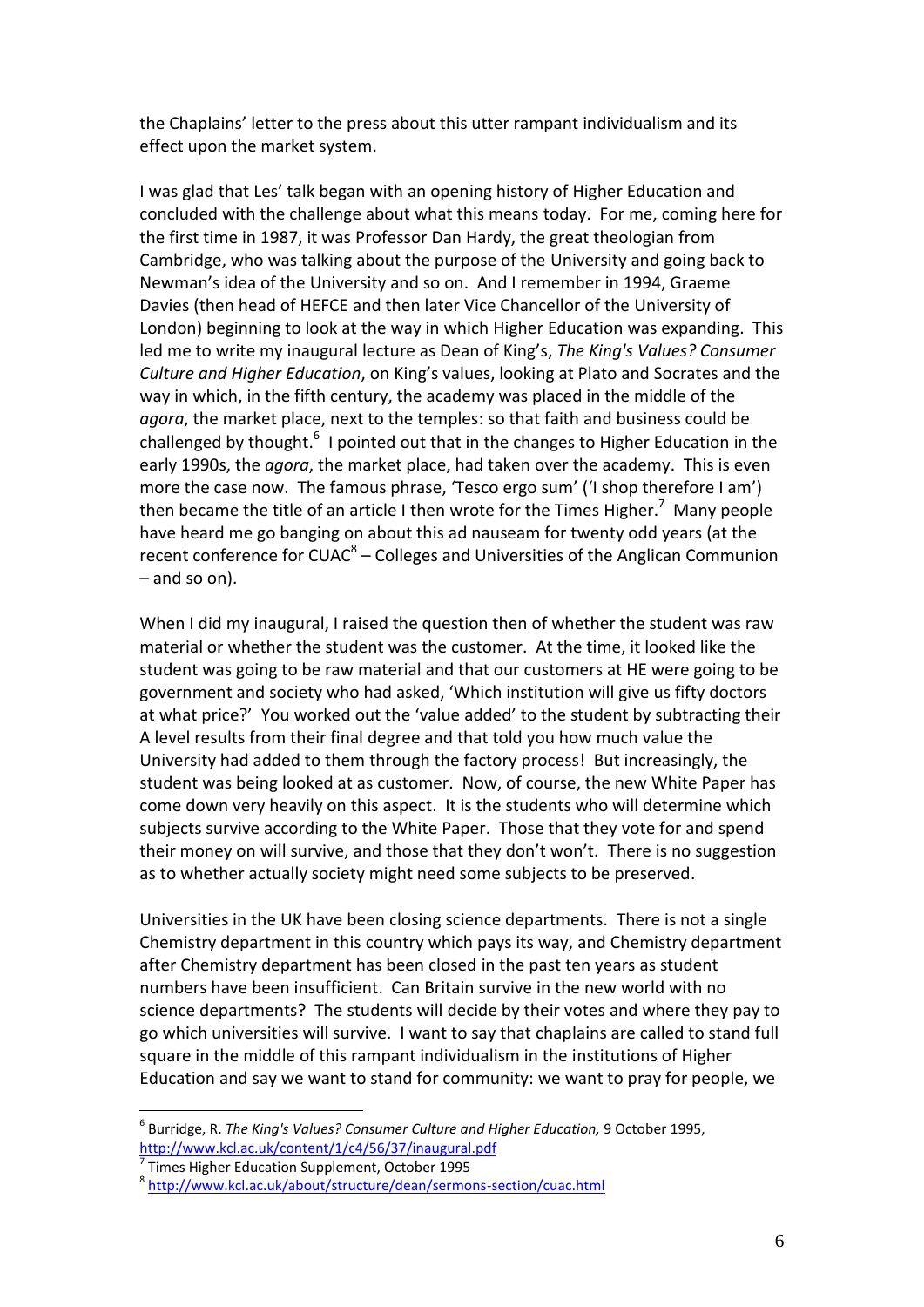want to care for them regardless of their belief or background. The way we work ecumenically means that we don't just serve our own brand of students but that we serve everybody. We need to do something about incarnating community in the increasingly virtual communities of universities, where people will only talk to one another by email. One of the most useful things that the chaplaincy at King's does is regularly to organise parties of strawberries and pimms. At these, people meet one another in the flesh and realise that this is someone they have been talking to via email or telephone all year long but they have never actually met. At the heart of Christianity is, I think, something about incarnation. Tim currently has no office and is hot desking in the sacristy, but actually an awful lot of his ministry I know goes on in the cafeteria and in the pub (at least that is what he tells me!). So ministry individually, ministry institutionally and then of course the third strand was globally.

#### **3. Sustaining Community Globally**

<u>.</u>

The word 'ecumenical', from the Greek *oikoumene*, means the whole inhabited globe. In the 'All Are Welcome' song we just sang, I was thinking of Archbishop Desmond Tutu preaching in King's College Chapel (which he does from time to time as one of our alumni). It's wonderful: he says, 'All are welcome' and gets more and more excited, and stretches his arms as wide as he can and repeats *all* and *all* and *all* and *all* and usually knocks the microphone over. That means that the impulse of the love within the Trinity, that makes us form a community of relationships within our institutions, drives us out into the world. There is this anxiety about the world that runs throughout John 17 and it looks pretty negative. In John 17.6, it says, 'I have made your name known to those whom you gave me from [out of] the world' and in verse 9 we have the extraordinary thing where Jesus says, 'I am not praying for the world, I am praying for those you have given me,' going on to say in verse 14 that 'the world has hated them because they do not belong to the world, just as I do not belong to the world.' It is so negative that many of you will know, I am sure, the important New Testament theology book by Käsemann, *The Testament of Jesus*, 9 arguing that John's gospel is essentially world-denying and world-hating.

So are chaplains to ignore the global connection? Not on the basis of John's Gospel as a whole certainly. If you do an analysis of the word 'world' in John, you will find that it breaks down into three groups: in one group, the phrase is completely neutral (e.g. the whole world has gone after him, as in the French '*tout le monde*', everyone has gone in John 12.19). In the other two groups, one has a positive association and one is negative. By and large, the positive references are gathered in the first half of John's Gospel and the negative in the second half. The world is the object of God's love from the Prologue onwards (John 1.9-10), leading of course to John 3.16 ('God so loved the world'). It is as the ministry of Jesus is increasingly rejected by the world, so the hostility and negativity develops throughout the farewell discourses, eventually here in John 17 to the most negative. Käsemann was just looking at John 17 in his book. But these verses in 17.20-26 take us back to the world to believe and

<sup>9</sup> Käsemann, E. (1968) *The Testament of Jesus: a Study of the Gospel of John in the Light of Chapter 17*, London: SCM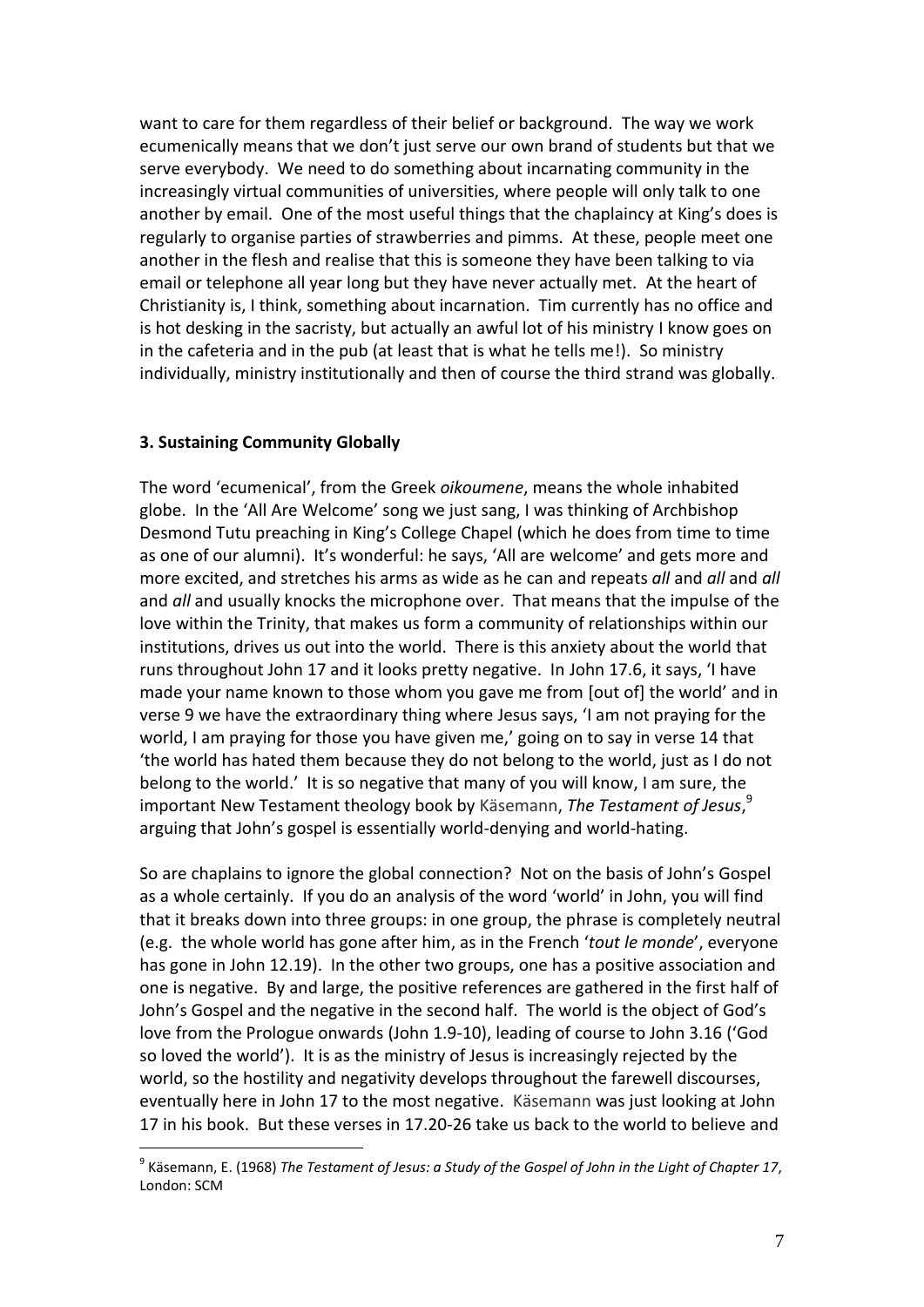to be able to save it, back to John 3.16. Of course, chapter 17 is followed by chapters 18 and 19 and the death of Christ for the world (18.37). It is like an image of fountains where individual receptacles of water are filled up so that they overflow into a larger collecting urn or basin (it might be the Church, it might be your University). This is how the individual dimension feeds into the institutional. As the water continues to flow, it overflows out into the streets and becomes the streams of living water for the healing of the nations and the eschatological vision of Revelation 22.1-5.

The unbridled economic individualism behind the White Paper says 'benefit myself and let the world go hang.' This takes us back to my comments about fat cats and rioters. But, as I am sure Sir Ghillean Prance will have said, it is precisely that attitude which has led to the environmental crisis facing our world and the fact that we simply cannot sustain this lifestyle. We must expose the siren voices that are saying we can grow our way out of the financial crisis as we store up trouble for the future, literally mortgaging our children and grandchildren's future when they can't get a mortgage because they already have so much student debt. Individual Christians are sustained in the community of the Holy Trinity through the *perichoresis* of the divine love which overflows into the life of the Christian community to become the Church, the bride of Christ, beautiful whatever its flaws so that we can build and sustain community in our institutions of Higher Education. We do not love one another so that we can have nice warm fuzzy feelings for our fellow Christians. The image is not one of a gas ring burning bright with the flames all pointing inwards. It is so the world may believe if we go back to John 17; it is so that 'the world might believe' in verse 21 or in verse 23 that 'the world might know you have sent me' and similarly in verse 25.

Ten years ago, I wrote the following words: 'the world does not naturally ponder the internal relationships of the Holy Trinity, but when it sees Christians living selfsacrificial love, then it is challenged to think again.<sup>10</sup> They are even more true today. It is so that we can transform the world into the vision that God wants to create. Yes, that means the physical environment. That is why STEM is important (Science Technology Engineering and Maths) and all the things Ghillean will have talked about in relationship to the *physical* environment and why the partnership with health schools is particularly vital as we care for the *physical* environment of the world and one another. But it must also be the *intellectual and cultural* environment. A government that wants to cut all the funding for arts and humanities will just simply impoverish us. It is also the *spiritual* environment, the importance of prayer and worship at the heart of our ministry.

### **Conclusion**

<u>.</u>

King's College London is allowed to occupy the land of the old royal palace of the Savoy next to Somerset House on the condition that we continue to have Christian prayer on a daily basis and our college prayer which is on our website $^{11}$  talks of the

<sup>10</sup> Burridge, *John*, p202

<sup>11</sup> <http://www.kcl.ac.uk/about/structure/dean/chaplaincy/prayer/college.html>